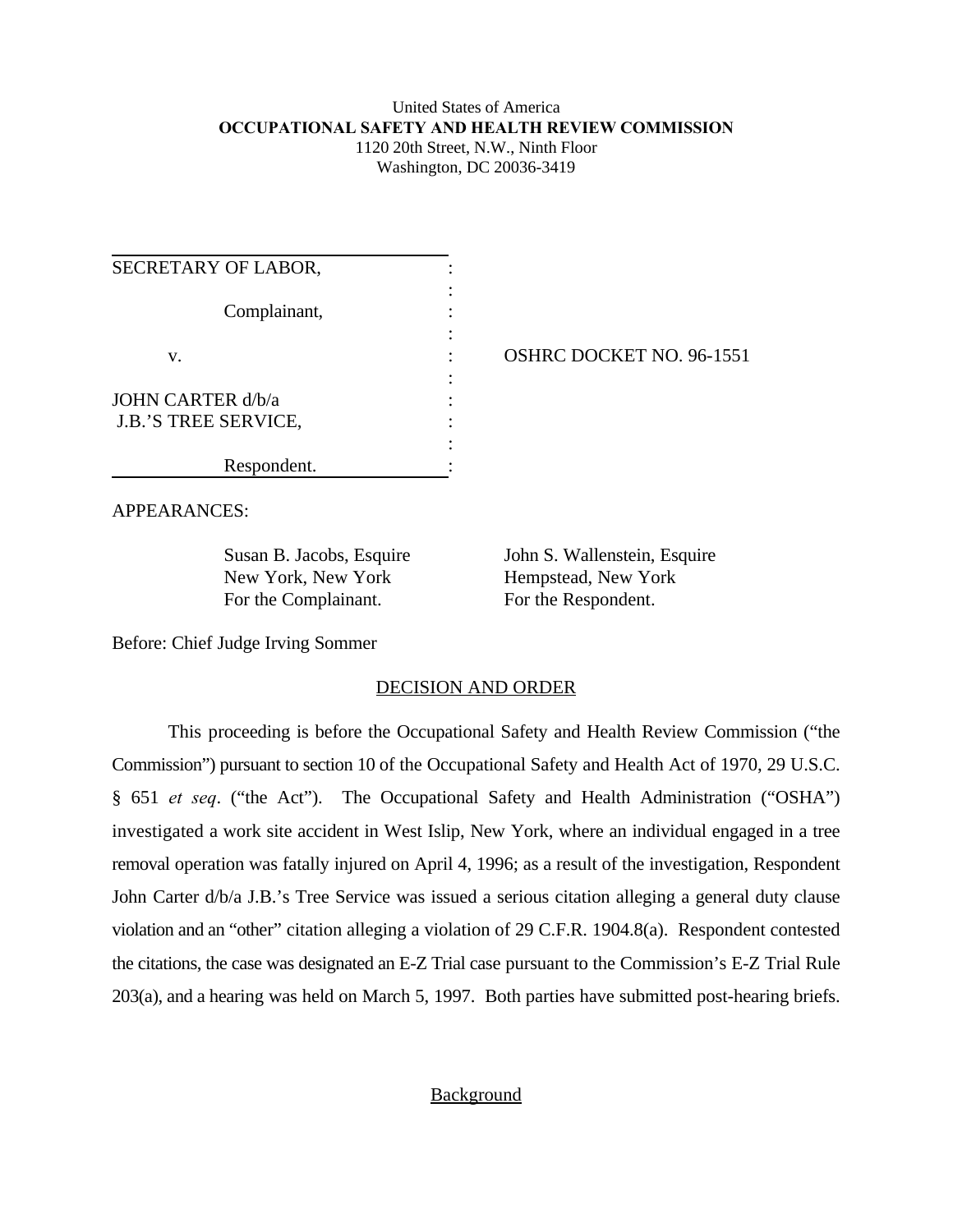The work at the site involved cutting the branches from a 110-foot oak tree, after which the trunk was also to be cut down. The site was a private residence, and the homeowner had engaged Off the Top Tree Service, owned by Daniel Massaro, to perform the job. The individuals working at the site included Massaro, John Carter, Efraim and Jose Reyes, Jose Cortez and two other persons. Carter's job was to climb up the tree, tie off, and, beginning with the lowest branches and working upwards, cut off the branches with a chain saw; Carter's job also included tying a rope to the branches before severing them and warning the workers below, and Massaro, who was working on the ground, used the rope to guide each branch as it fell. Efraim and Jose Reyes picked up the fallen branches and carried them to the front of the residence, where Jose Cortez and another worker fed them through a wood chipper. The job began about 8:00 a.m., and around 9:00 a.m., after a number of branches had been removed, Efraim Reyes was struck by a large limb and knocked down. Shortly thereafter his brother, Jose Reyes, was hit on the head by another falling limb and knocked to the ground, where he lay unconscious. The homeowner called an ambulance, which arrived minutes later, and Reyes was taken to a hospital, where he died three days later from the injury.

#### The Positions of the Parties

The Secretary contends, based on OSHA's investigation of the accident, that John Carter was the employer of Jose Cortez and Efraim and Jose Reyes, and that Carter was therefore responsible for the alleged violations. Respondent contends that Massaro was the employer at the site, and that Carter, the Reyes brothers and Jose Cortez were all employed by Massaro that day. Respondent also contends that the accident was the result of unpreventable employee misconduct.

### The Testimony

Jose Cortez testified through an interpreter. His testimony was that he had worked for John Carter for three months before the accident, that he was paid in cash, at first \$65.00 a day and then \$75.00 a day, and that Carter's wife, who Cortez identified at the hearing, was the one who paid him; Cortez also identified John Carter at the hearing as the person he had worked for and the one who had instructed him on the jobs they did. Cortez said Carter and his driver always picked him up in the parking lot of a deli and that both were present every day he worked for Carter. Cortez did not know the name of the driver, who sometimes helped on jobs and at times told him what to do; he also did not know what J.B.'s Tree Service was but noted that C-1 was a business card he got from the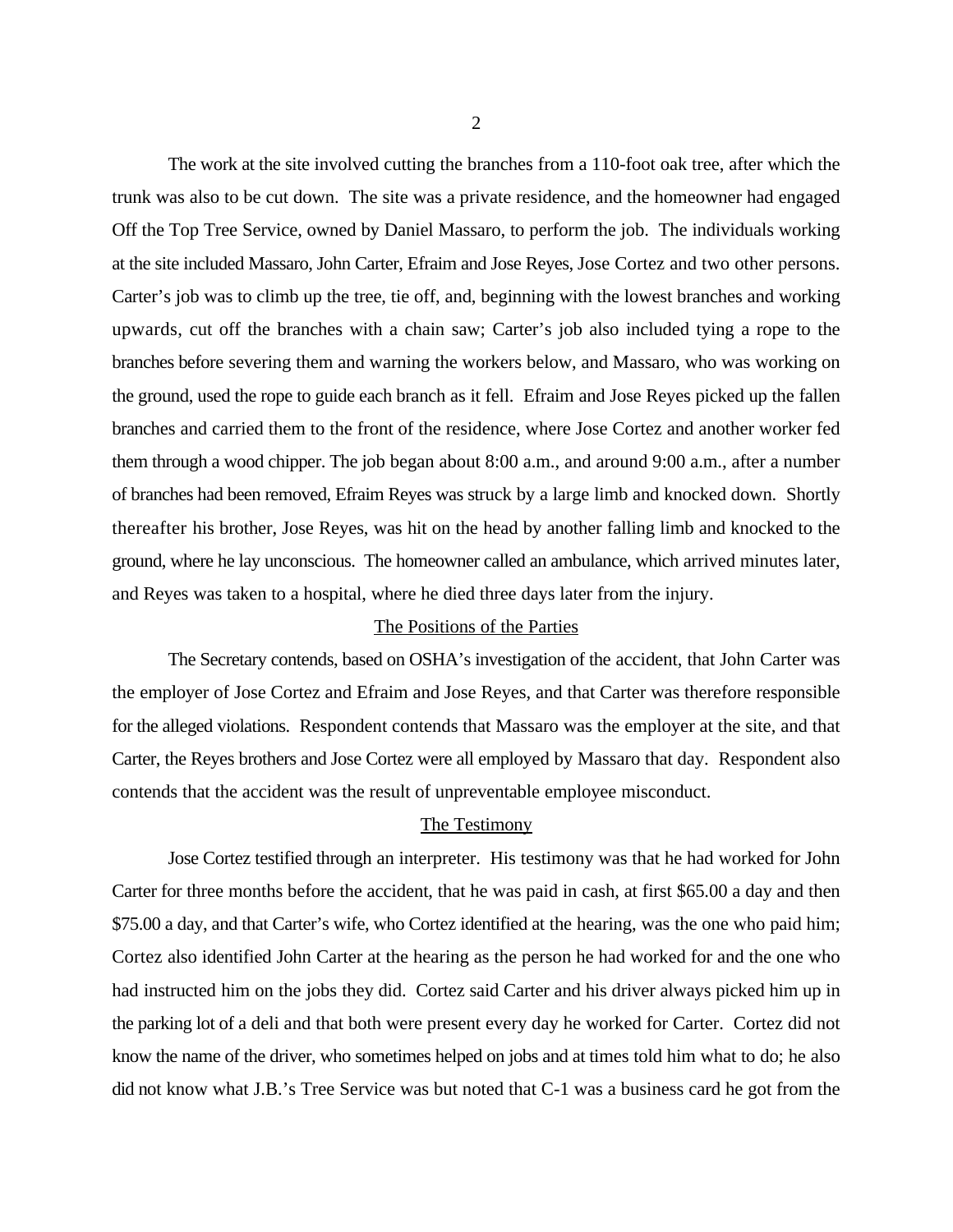dashboard of Carter's truck the first day he worked for him and that there were always cards there which were used to give to customers. The day before the accident, Carter told Cortez he needed two more workers for the following day; Cortez spoke with his neighbors that evening, the Reyes brothers, who he had known for years, and they agreed to go. The three drove to the deli the next day, where they met with Carter and his driver, after which they all went to a yard, the Reyes brothers riding with Carter in his truck and Cortez riding with the driver in another truck; they got the equipment they needed and drove to the site, and the job started after the equipment was set up.<sup>1</sup> Cortez did not witness the accident, but after it happened he went to see Jose Reyes. He said Carter stayed up in the tree and did nothing to help Reyes, that he quit working for Carter after the accident, and that he was never paid for his work that day. He also said he had never heard of Off the Top Tree Service and that he did not know who Joseph Baker and Daniel Massaro were. (Tr. 6-31).

Efraim Reyes also testified through an interpreter. He testified that when he and his brother met Carter he said he would pay \$60.00 a day, that in his mind Carter was the boss who was giving them work, and that on the way to the yard he took one of the business cards on the dash, which were the same as C-1, after Carter said he could; they loaded the equipment for the job at the yard, where besides Carter's two trucks there was another truck driven by a person Reyes later learned was Daniel Massaro, and at the site Carter told him and his brother what to do but gave them no safety instructions or safety equipment. There were four people working under the tree when Carter began cutting the branches, Reyes and his brother, another person who was cutting up the big branches, and Massaro, who was lowering the limbs with a rope, and while Carter at first told them to move away before he cut a branch he then started cutting without saying anything. Reyes said the branch that hit him pinned him against a fence they had taken down, that Massaro asked Carter why he hadn't said anything, and that his brother had started towards him when he was hit in the head; Reyes then went to help his brother, as did Massaro, who again asked Carter why he hadn't said anything.<sup>2</sup> Reyes also said Carter did nothing to help his brother and that when the police arrived and asked who the

<sup>&</sup>lt;sup>1</sup>Cortez rode to the site with Carter's driver; the Reyes brothers rode with Carter. (Tr. 18).

 $R$  Reyes said the limb that struck his brother was not tied off and that when the police arrived the rope was still tied to the branch that had knocked him against the fence. (Tr. 46).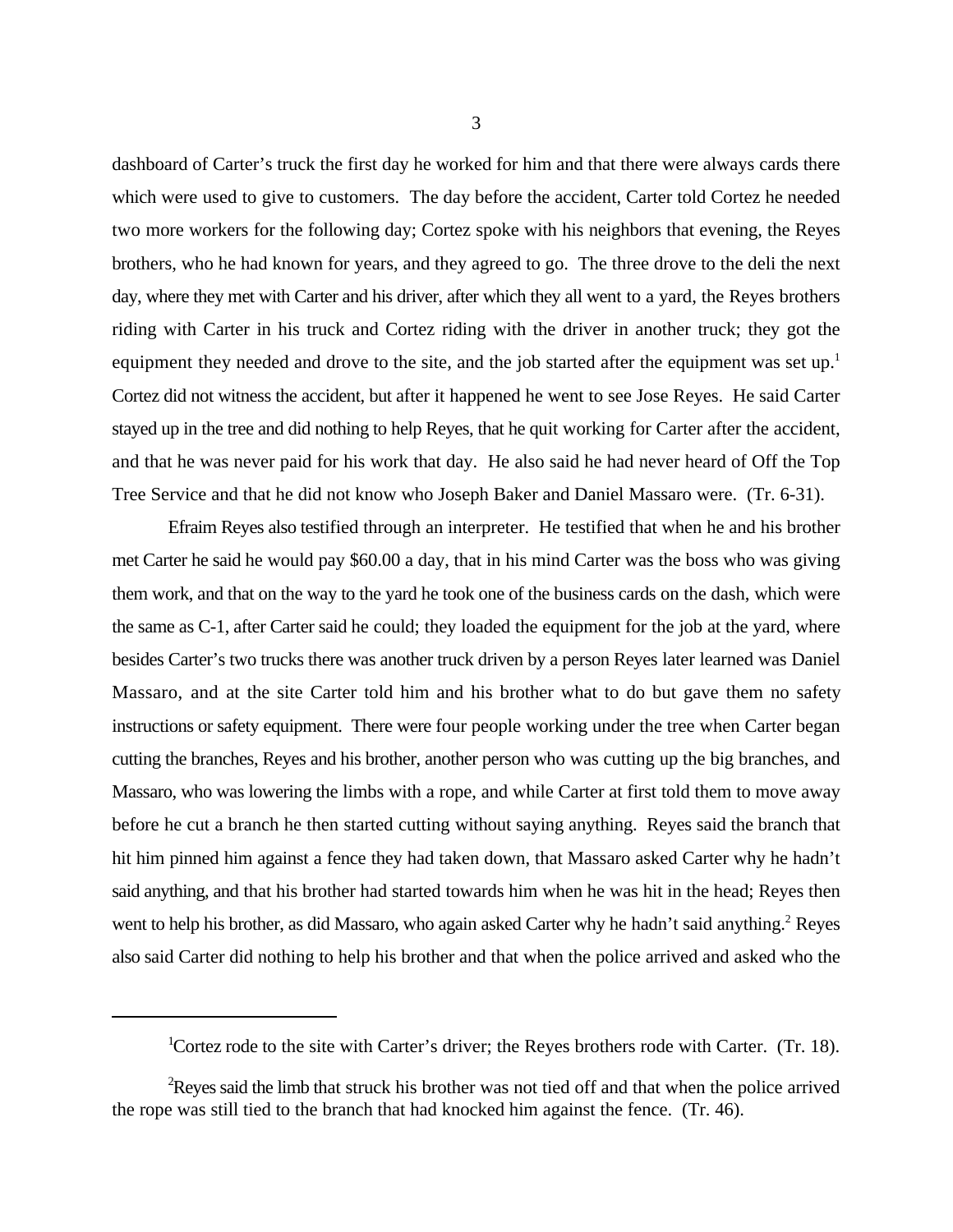boss was Carter told Massaro to give them one of his business cards, which Massaro did; Reyes then told the police Carter was his boss and gave them the business card he had. Reyes noted he did not know who Joseph Baker was and that he did not know who Massaro was until he gave the police his card; he further noted he and his brother were never paid for that day and that he had been unable to work since then as his spine and neck had been injured from his fall. (Tr. 32-57).

Richard Mendelson, the OSHA safety specialist who investigated the accident, testified the police notified OSHA of the accident on April 23, 1996, that he began his investigation on April 29, 1996, and that he spoke with the police, Cortez and Reyes and also checked out the information on C-1, a business card showing the name J.B.'s Tree Service. Mendelson learned the license number on C-1 belonged to Joseph Baker under the name of J.B.'s Inexpensive Lawn and Tree Service, and Baker told him that while he and Carter had done some jobs together they were no longer doing so at the time of the accident, that J.B.'s Tree Service was a non-entity, and that his business had nothing to do with the April 4 job; he also learned the phone number on C-1 went to Carter's residence where an answering machine answered Al's Tree Service, an unlicensed company operating out of Carter's address. In addition, while the homeowner hired Massaro's company, Off the Top Tree Service, and although Carter and Massaro declined to talk to Mendelson, Massaro told the OSHA area director that Carter was a contractor at the site; further, Mendelson learned Cortez had worked for Carter for three months, that Carter told Cortez he needed additional laborers for April 4, that Carter told the Reyes brothers how much they would be paid and they believed he was their employer, and that Carter and his driver had taken the three to the site and Carter had directed them in the job.<sup>3</sup> Based on this information, Mendelson concluded Carter was the employer of Cortez and the Reyes brothers, and the citation was issued to John Carter d/b/a J.B.'s Tree Service as that was the name appearing on the business cards Carter was using. Mendelson also concluded that Carter was in violation of 29 C.F.R. 1904.8(a) because he never reported the accident to OSHA and that he was in violation of the general duty clause because he did not follow C-3, the ANSI standard containing the safety

 $3$ Mendelson said that there were no payroll records for Cortez or the Reyes brothers but that careless record keeping did not negate an employment relationship; he also said that Massaro had had one employee at the site, a Daniel Cooper, but that he had been unable to find him. (Tr. 78-79; 83- 85; 92; 95-96).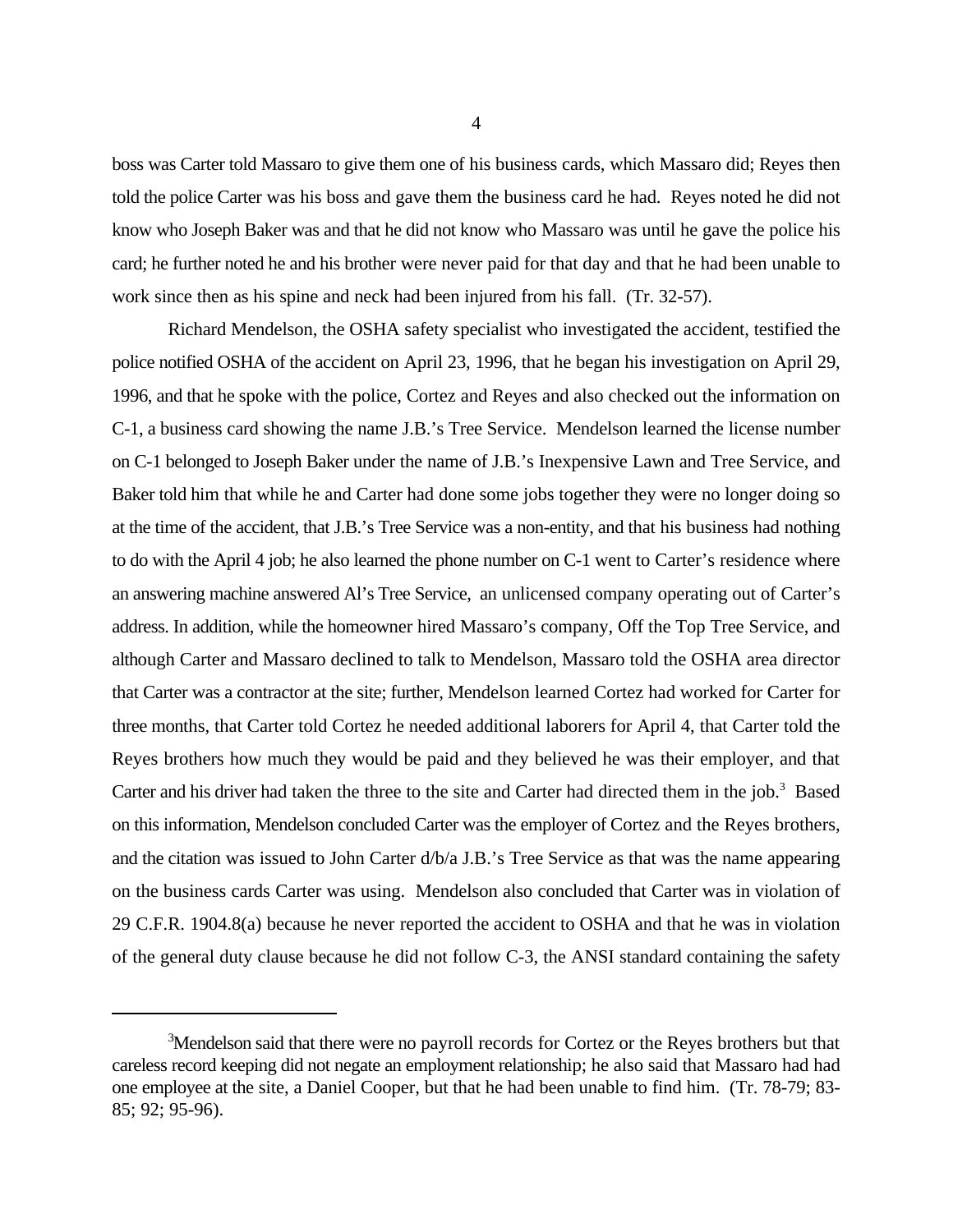requirements for tree care operations; pursuant to his investigation, Carter did not warn the workers below before cutting the branches that hit the Reyes brothers and he also failed to tie off the branch that struck Jose Reyes, which, from what the police told him, was several feet long and 8 to 10 inches around. (Tr. 58-97).

John Carter testified that he and Joseph Baker were working for a tree service company when they were laid off in December 1995, after which they did some jobs together using Baker's truck, license and equipment; they considered going into business and Baker had some business cards made but they instead parted company and Baker sold him his truck and equipment. Carter said the phone number on C-1 went to his home as Baker's wife did not want to be bothered by calls and that the answering machine answered Al's Tree Service because after he and Baker split up he applied for his own license; he also said that although he and Cortez worked together in the spring of 1996 they were both employed by Baker and that Cortez stayed on with Baker, and he denied that the woman he lived with, who Cortez had identified as his wife, had ever paid Cortez.<sup>4</sup> Carter stated that Massaro did not call him about the job until late evening on April 3, that he had not spoken to Cortez about it that day, and that when he went to the deli on April 4 Cortez and the Reyes brothers were there looking for work; they had gone to Baker's yard, Baker had not had any work, and they had proceeded to the deli where Carter went every morning. Carter told them he did not need them and called Massaro, who said to bring all three as two of his workers had not shown up and that he would pay \$60.00, and Carter drove the Reyes brothers to the site because they did not have enough gas in their car; he denied giving them or Cortez a business card and said they had probably found them somewhere in the truck, noting that Baker had left all kinds of things inside the truck and that he himself had not had time to clean it out. (Tr. 98-103; 115-23).

Carter further testified that Massaro had hired him to be the climber for the April 4 job, and that while he ran the job and gave some directions Massaro was responsible for giving safety instructions and for directing the workers on the ground. He said he tied off every branch before cutting it, that he warned the workers below before cutting each branch, and that Efraim Reyes was

<sup>&</sup>lt;sup>4</sup> Carter suggested that the person Cortez had testified was his driver was Baker, although he also said he and Baker were no longer working together at the time of the accident, and he indicated that Baker was to have sent him a W-2 form but that he had not received it. (Tr. 115-18).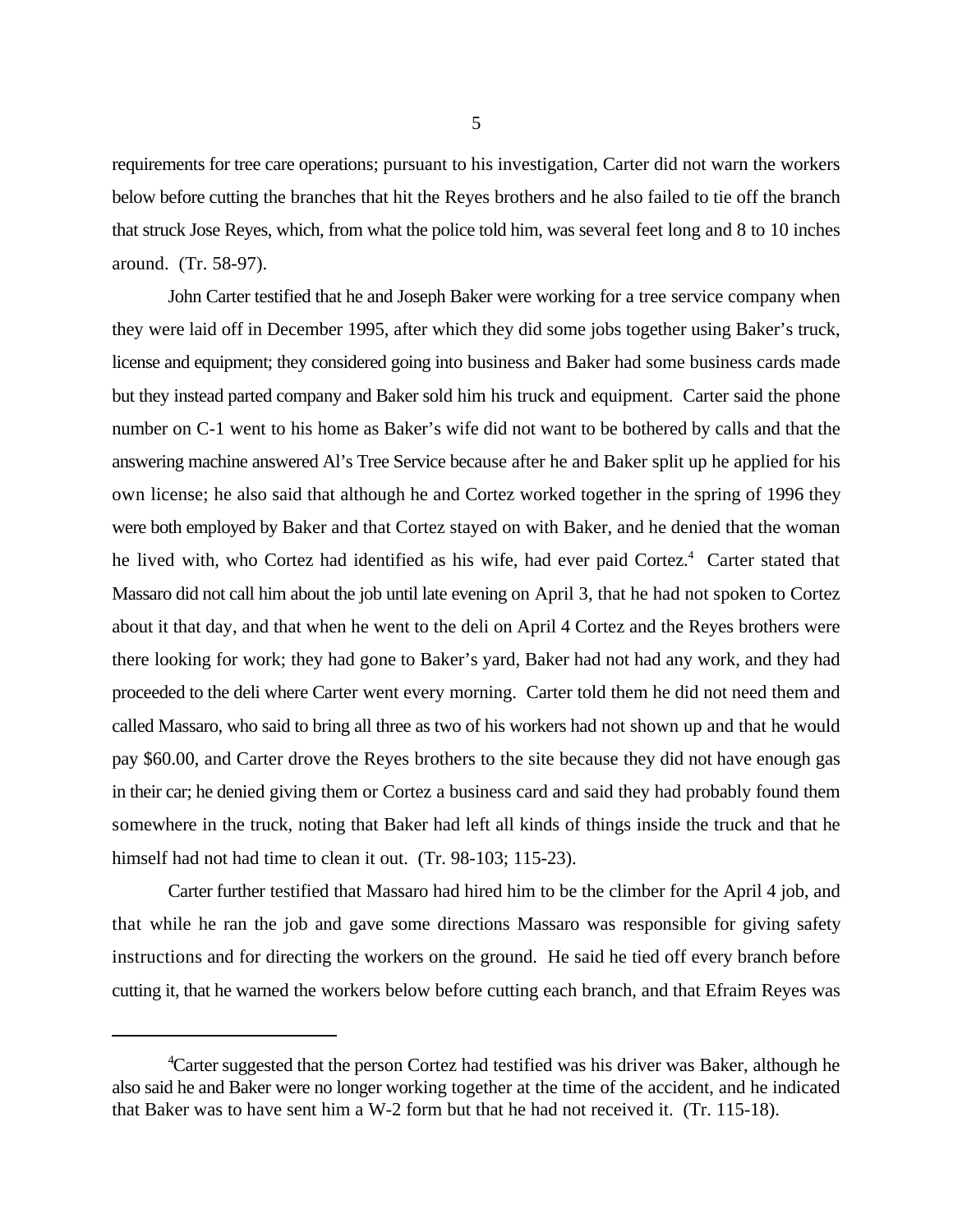hit because he ran under the tree to catch the branch while it was still airborne instead of waiting until it was on the ground; he disagreed Reyes was pinned against the fence, noting he got up and resumed working and was unhurt. He also said the fatal accident did not occur until 20 minutes later when he was cutting a nub, that he had not tied off the nub with the rope because it was too small but had given a warning before cutting it by yelling and revving the chain saw, and that the accident was caused by Jose Reyes running under the tree just as he severed the nub; he saw Reyes and yelled to him, but Reyes did not react and was hit by the nub, which, according to the police, was 6.5 to 7.5 inches long and weighed about 7.5 pounds. Carter stayed up in the tree smoking a cigarette after the accident because he could not believe it had happened and it seemed unreal, but he climbed down and talked to the police after they arrived; he told Massaro to give the police his card after they asked whose job it was, and he disputed Reyes' testimony that he was present then and that the branch that had struck him was still attached to the rope when the police got there. (Tr. 101-16; 121-32).

#### Whether Respondent was the Employer of Cortez and the Reyes Brothers

In determining whether an employment relationship exists, the Commission utilizes the "economic realities test," which consists of the following factors:

- 1. Whom do the workers consider their employer?
- 2. Who pays the workers' wages?
- 3. Who has the responsibility to control the workers?
- 4. Does the alleged employer have the power to control the workers?
- 5. Does the alleged employer have the power to fire, hire, or modify the employment condition of the workers?
- 6. Does the workers' ability to increase their income depend on efficiency rather than initiative, judgment, and foresight?
- 7. How are the workers' wages established?

*Loomis Cabinet Co.*, 15 BNA 1635, 1637 (No. 88-2012, 1992). The test emphasizes the substance over the form of the relationship, and although the primary reliance is on who controls the work environment such that abatement of hazards can be obtained, who the workers believe to be their employer is also strong evidence of an employment relationship. *Van Buren-Madawaska Corp.*, 13 BNA OSHC 2157, 2158-59 (Nos. 87-214, 87-217 and 87-450-59, 1989).

It is clear from the record that much of Carter's testimony was contrary to that of the other witnesses and that before applying the evidence in this case to the above factors a credibility determination must be made. I observed the respective demeanors of Cortez, Reyes and Mendelson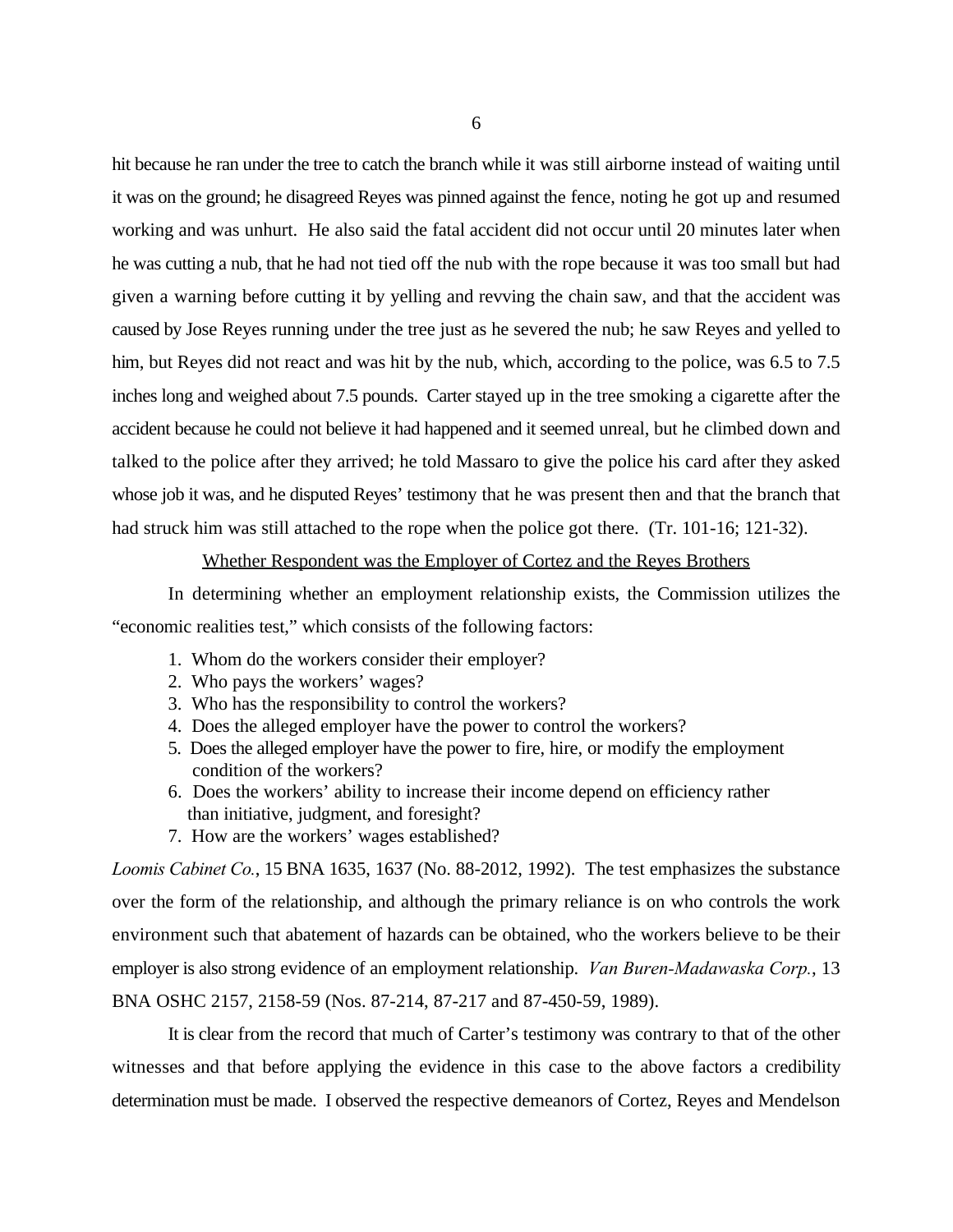as they testified and found their testimony to be sincere, credible and convincing. I also observed Carter as he testified, and it was apparent from his demeanor and statements that he was not being candid about his work relationships or the circumstances of the accident and that his testimony was largely an attempt to exculpate himself in this matter; in this regard, I note Carter's testimony that the Reyes brothers were at fault for being struck, despite his own admission that they had no prior experience in tree work and that he gave them no training. (Tr. 107; 110-12; 123-31). In short, the trustworthiness of Carter's statements was suspect, and his testimony is not credited insofar as it conflicts with that of the other witnesses. I find as fact, therefore, that Carter and Baker were not working together at the time of the accident but that Carter was still using the business cards Baker had had made, that Carter had employed Cortez and paid him for the three months preceding the accident, and that Carter told Cortez on April 3 he needed two more workers for the next day. I also find that Carter told the Reyes brothers on April 4 he would pay them \$60.00, that Carter and his driver took Cortez and the Reyes brothers to the job and that Carter directed the three workers at the site, and that although the homeowner had hired Massaro for the job there was no employment relationship between Massaro and the three workers. Finally, I find that Cortez and the Reyes brothers believed Carter was their employer and that, based on his job as climber and his relationship with the three workers, Carter controlled the work environment such that abatement of hazards could be obtained. Applying these findings to the above factors, I conclude that Carter was the employer of Cortez and the Reyes brothers at the site.

#### Serious Citation 1

This citation alleges that Respondent violated section  $5(a)(1)$  of the Act, the general duty clause, in that employees were working below tree limbs which were being cut without safeguards to prevent their being struck by the falling limbs; the citation also states that a feasible and useful method of abating the hazard is to follow ANSI Z133.1, the ANSI standard for tree care operations, which provides for using guidelines to lower limbs, giving warnings before limbs are dropped, and preventing employees from working under limbs which are being cut.

Section  $5(a)(1)$  provides that "[e]ach employer shall furnish to each of his employees employment and a place of employment which are free from recognized hazards that are causing or are likely to cause death or serious physical harm to his employees." To demonstrate a  $5(a)(1)$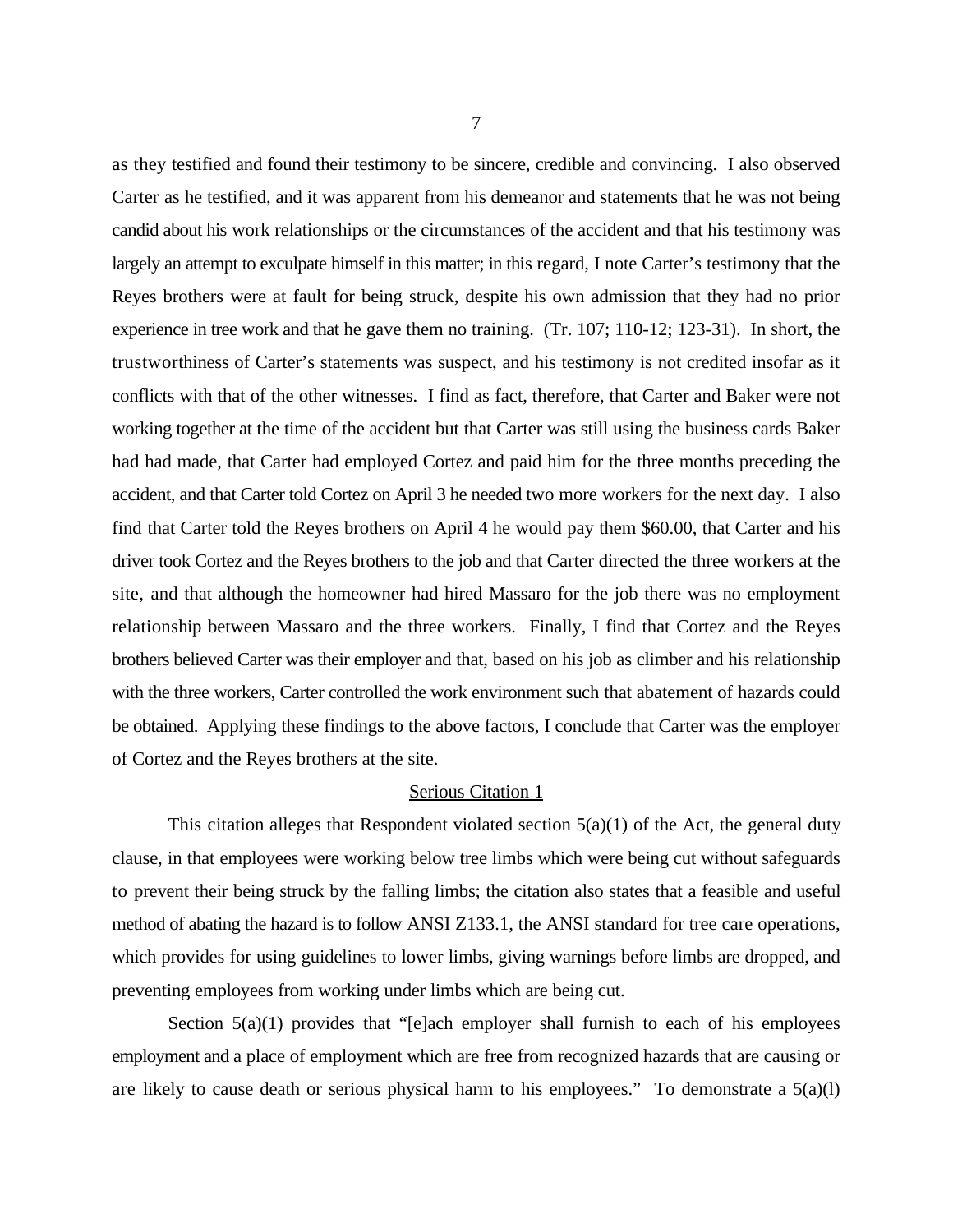violation, the Secretary must show that a workplace condition or activity presented a hazard, that the employer or industry recognized the hazard, that the hazard was likely to cause serious physical harm, and that a feasible means existed to eliminate or materially reduce the hazard. *Pelron Corp.*, 12 BNA OSHC 1833, 1835 (No. 82-388, 1986). Based on the testimony of Reyes and Mendelson, which is credited over that of Carter for the reasons given *supra*, the work as it was being performed at the time of the accident presented a hazard. Specifically, Carter did not tie off the branch that struck Jose Reyes, he did not give warnings before allowing the branches that struck Efraim and Jose Reyes to fall, and he did not ensure the area below the tree was clear before cutting the branches. C-3, the 1994 revision of ANSI Z133.1, sets out these requirements at sections 9.4.3, 9.5.3 and 9.5.5, and Carter acknowledged his familiarity with the safe work practices of the industry. (Tr. 115). Moreover, it is apparent that the cited hazard was likely to and in fact did cause serious physical harm, and C-3 establishes the feasibility of the abatement methods set out in the citation.

In view of the foregoing, the Secretary has established the alleged violation. However, as noted at the beginning of this decision, Respondent contends the accident was the result of unpreventable employee misconduct. To prove this affirmative defense, an employer must show it had work rules designed to prevent the violation, that it had adequately communicated the rules, and that it had taken steps to detect violations and had effectively enforced the rules upon discovering violations. *Jensen Constr. Co.*, 7 BNA OSHC 1477, 1479 (No. 76-1538, 1979). The record demonstrates none of these elements, and Carter himself admitted the Reyes brothers had no previous experience in tree work and that he gave them no training. (Tr. 123-31). Respondent's defense is rejected, and the citation is affirmed as a serious violation.

Turning to the assessment of an appropriate penalty, Mendelson testified that the proposed penalty of \$5,000.00 was based on the high gravity and obvious nature of the hazard, the fact that two employees were hit by falling branches, and Carter's heightened knowledge of the hazard after the first employee was struck; he further testified that no penalty reductions were given due to the circumstances in this case and in order to have the maximum deterrent effect. (Tr. 73-74). Upon consideration of this testimony and the record as a whole, it is my conclusion that the proposed penalty is appropriate and it is accordingly assessed.

#### "Other" Citation 2